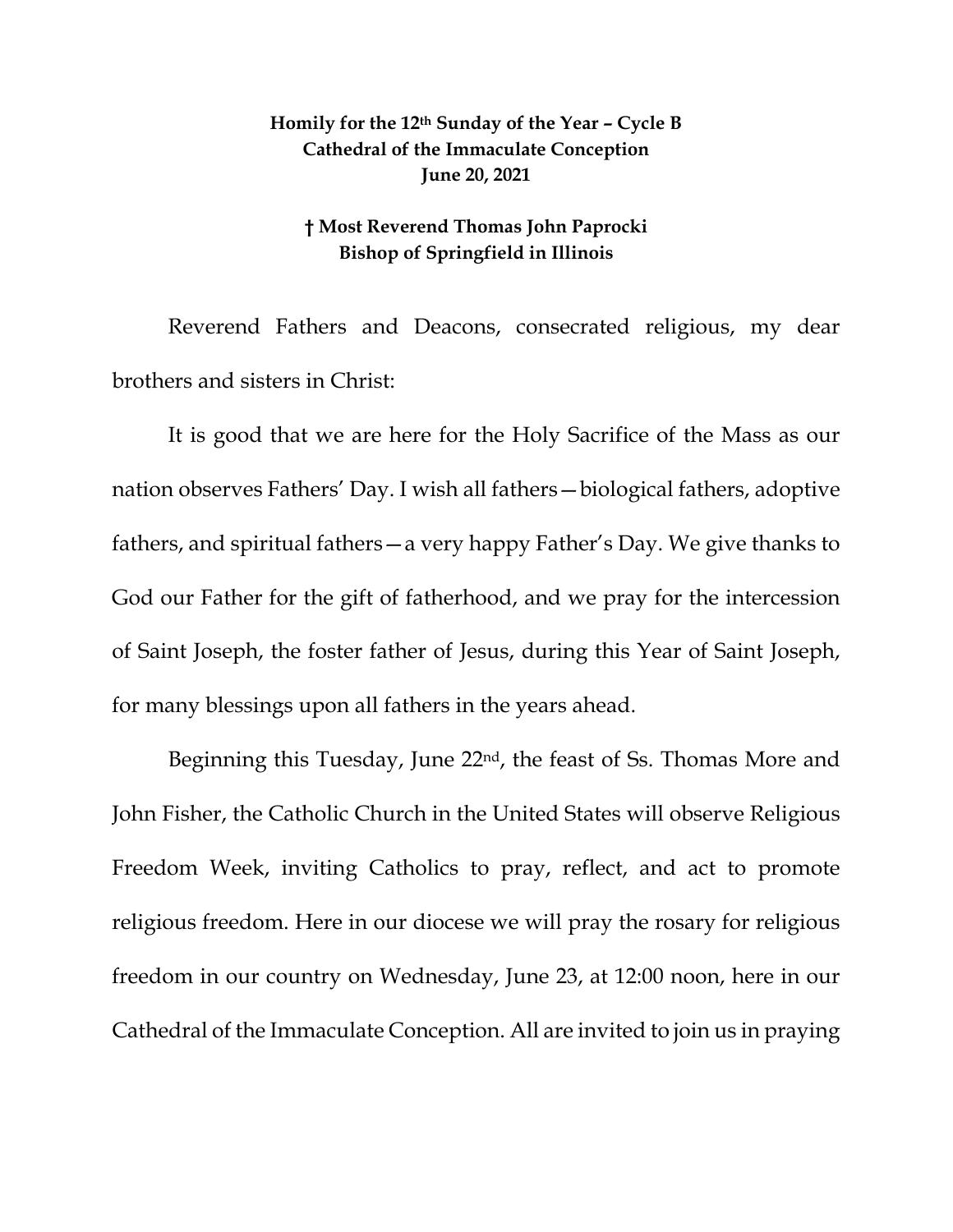the rosary in person or participate through the diocesan Facebook page, YouTube page, or dio.org/live.

This Tuesday also marks the eleventh anniversary of my installation as the Bishop of our diocese. I give thanks to God for the graces received over the past eleven years of my episcopal ministry and I pray for the intercession of my patron saints, St. Thomas More and St. John Fisher, asking God's blessings on me and everyone in our diocese in the years ahead.

When I was named a Bishop by Pope John Paul II in 2003, my family gave me a framed picture depicting Jesus standing in a boat calming the storm. It is based on the Gospel passage that we just heard. The picture hangs in my office at the Catholic Pastoral Center here in Springfield and serves to remind me that Jesus is with us in the ship that is the Church, and we should turn to Him when the boat is battered by various storms.

We live indeed in stormy times. This past week brought some relief to the storms that have been afflicted the Church recently. The first was the unanimous decision of the United States Supreme Court in favor of Catholic Social Services of the Archdiocese of Philadelphia, which had been prevented by the City of Philadelphia from providing foster care services because they would not place children in homes of same-sex couples.1 This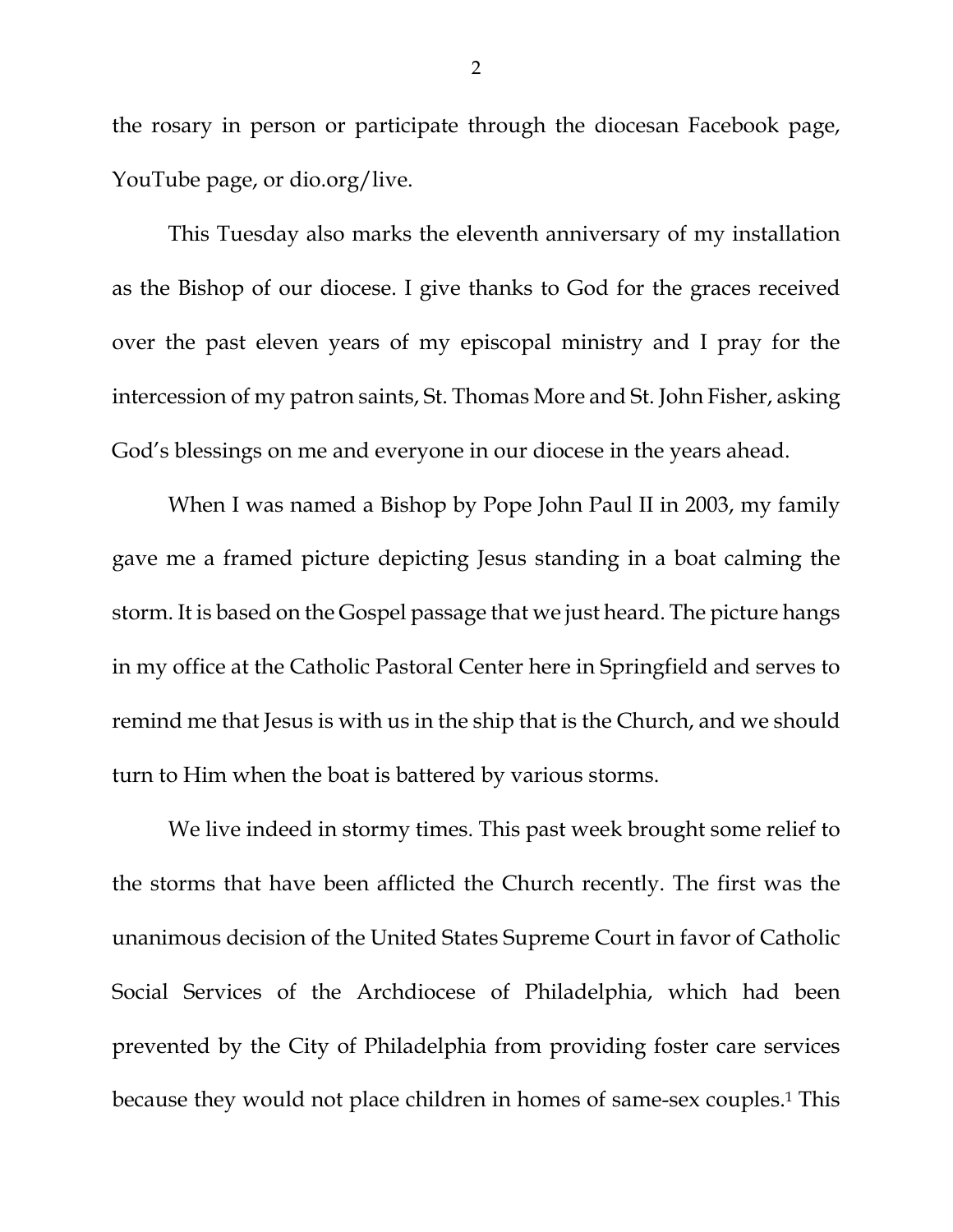case was decided on narrow grounds specific to the facts in Philadelphia, so it remains to be seen what effect this will have in other places, such as here in Illinois where our Catholic Charities were forced out of foster care and adoption services ten years ago because we would not agree to the State's demands that we act contrary to our religious beliefs.

The other hopeful sign this past week was the affirmative vote of the United States Conference of Catholic Bishops authorizing the drafting of a document on the meaning of the Eucharist in the life of the Church. The measure was approved by a majority of 73% of the bishops who voted. Unfortunately, the minority of bishops who are opposed to drafting this document were very vocal in their opposition, so the path ahead to final approval of a clear statement of the Church's teaching and discipline in this important matter will not be easy. Please pray for the Holy Spirit to guide us through these storms.

In this regard, I want to share with you a sermon given centuries ago by St. Augustine that was based on the Gospel passage of Jesus calming the sea. Jesus had been sleeping in the stern of the boat, and the disciples awakened Him, pleading with Him in their fear to save them. The sermon by St. Augustine is short, but eloquent. In it, he said:

3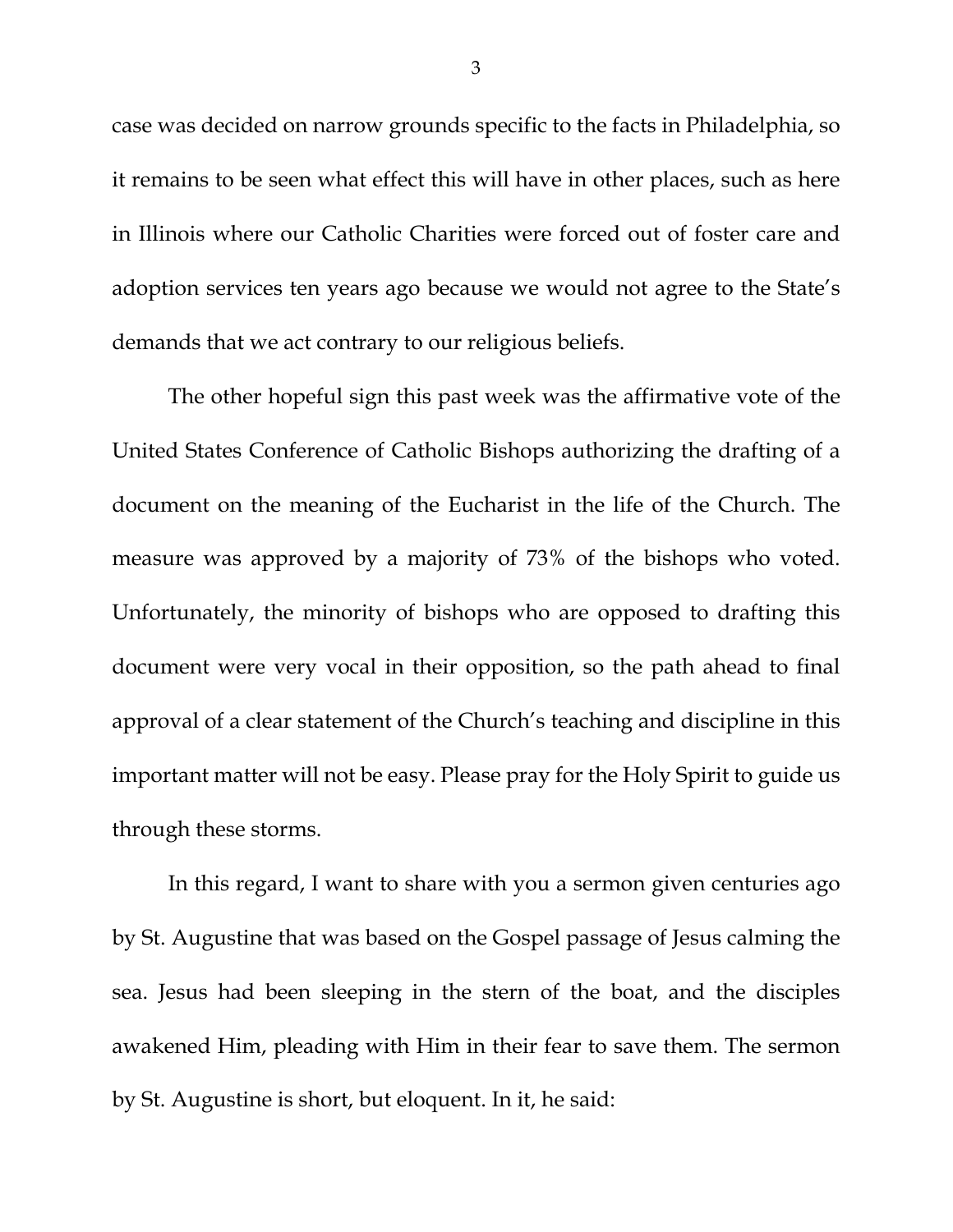**1.** *"By the Lord's blessing, I will address you upon the lesson of the Holy Gospel which has just been read, and in it I want to urge you not to let the faith sleep in your hearts against the storms and waves of this world. After all, it can scarcely be true that Christ the Lord had power over death, and did not have power over sleep, and that sleep possibly overtook the Almighty against His will, as He was sailing out. If you do believe this, He is asleep in you, but if Christ is awake in you, your faith is awake too.*

*The Apostle prays, That Christ may dwell through faith in your hearts (Ephesians 3:17). So even the sleep of Christ is a sign and sacred symbol. The people sailing in the boat are souls crossing the present age on a paltry piece of wood (Wisdom 10:4). The boat was also a figure of the Church. We are all of us temples of God, and every one of us is sailing a boat in his heart, and we do not suffer shipwreck if we think good thoughts.*

*2. You have heard an insult—it is a high wind; you are angry—it is a wave. So as the wind blows and the waves break, the boat is in peril, your heart is in peril, your heart is tossed about. When you hear the insult, you are eager to avenge it; you do avenge it, and by giving way to someone else's evil, you suffer shipwreck. And why is that? Because Christ is asleep in you. What does it mean that Christ is asleep in you? That you have forgotten Christ. So wake Christ up, remember Christ; let Christ stay awake in you, think about Him.*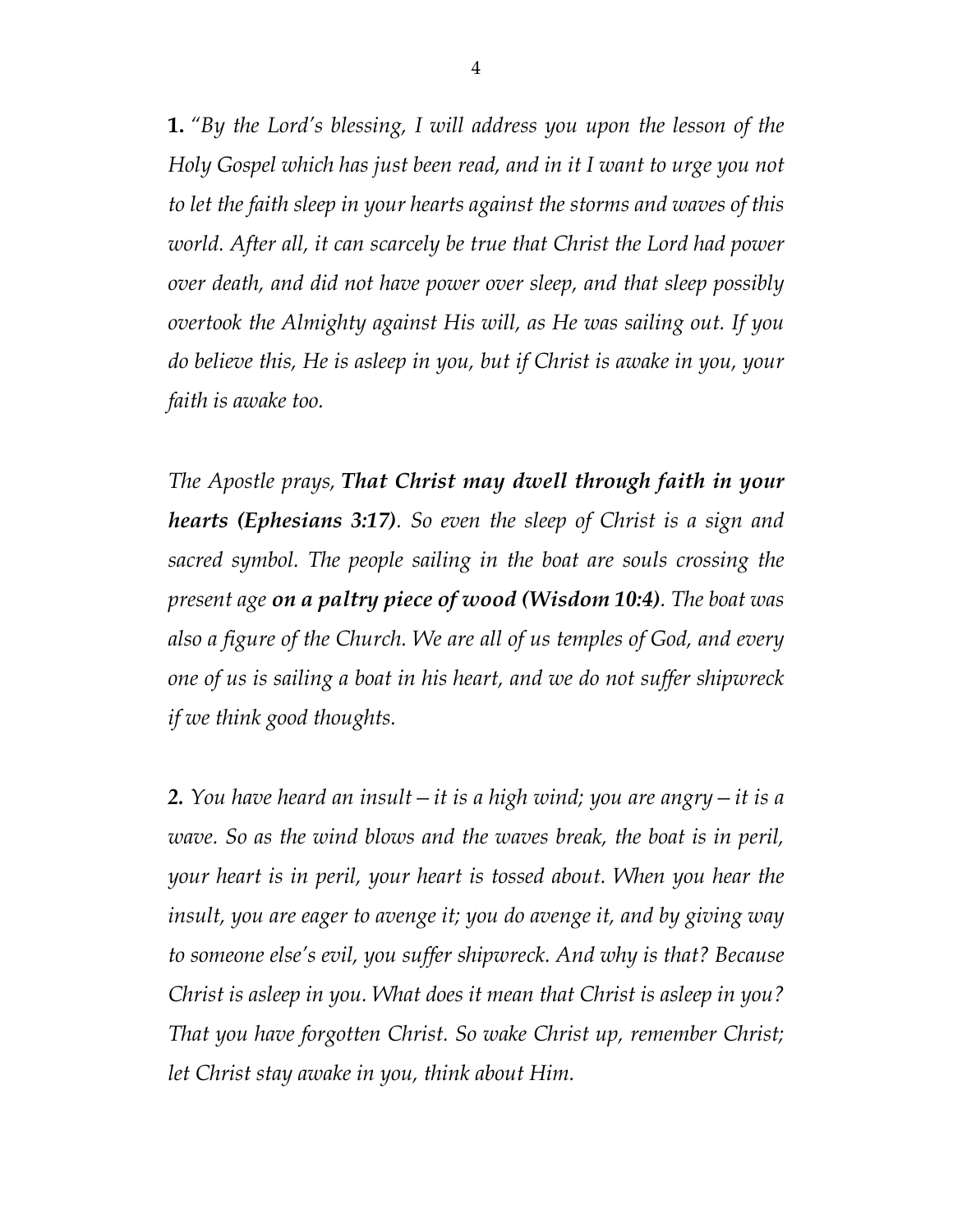*What were you wanting? Revenge. It has escaped your memory that He, when He was being crucified, said, Father, forgive them, because they do not know what they are doing (Luke 23:34). The One who was asleep there in your heart did not want revenge. Wake him up, call him to mind. The memory of Him is His word; the memory of Him is His command. And if Christ is awake in you, you will say to yourself, "What sort of person am I, wanting to get my own back? Who am I, brandishing menaces against another human being? I may well die before I get my own back. And when I depart from the body in a rage, breathing out fire and slaughter, thirsting for revenge, that One who did not wish to be avenged will not receive me. No, He will not receive me, the One who said, Give, and it will be given you, forgive and you will be forgiven (Luke 6:38, 37). So I will restrain my anger, and return to calmness of heart." Christ has commanded the sea, and there has come a great calm.*

**3.** *What have I said about anger, you should hold onto as a rule to be followed in all your temptations. A temptation arises, it is a wind; you are troubled by a wave. Wake Christ up, let Him talk to you. Who is this, when even the winds and the sea obey Him? (Matthew 8:27). Who is this, whom the sea obeys? He is the sea, and He made it (Psalm 95:5). All things were made through Him (John 1:13). Imitate the winds and the sea instead: submit to the creator. At Christ's command the sea hears, and will you be deaf? The sea hears, and the*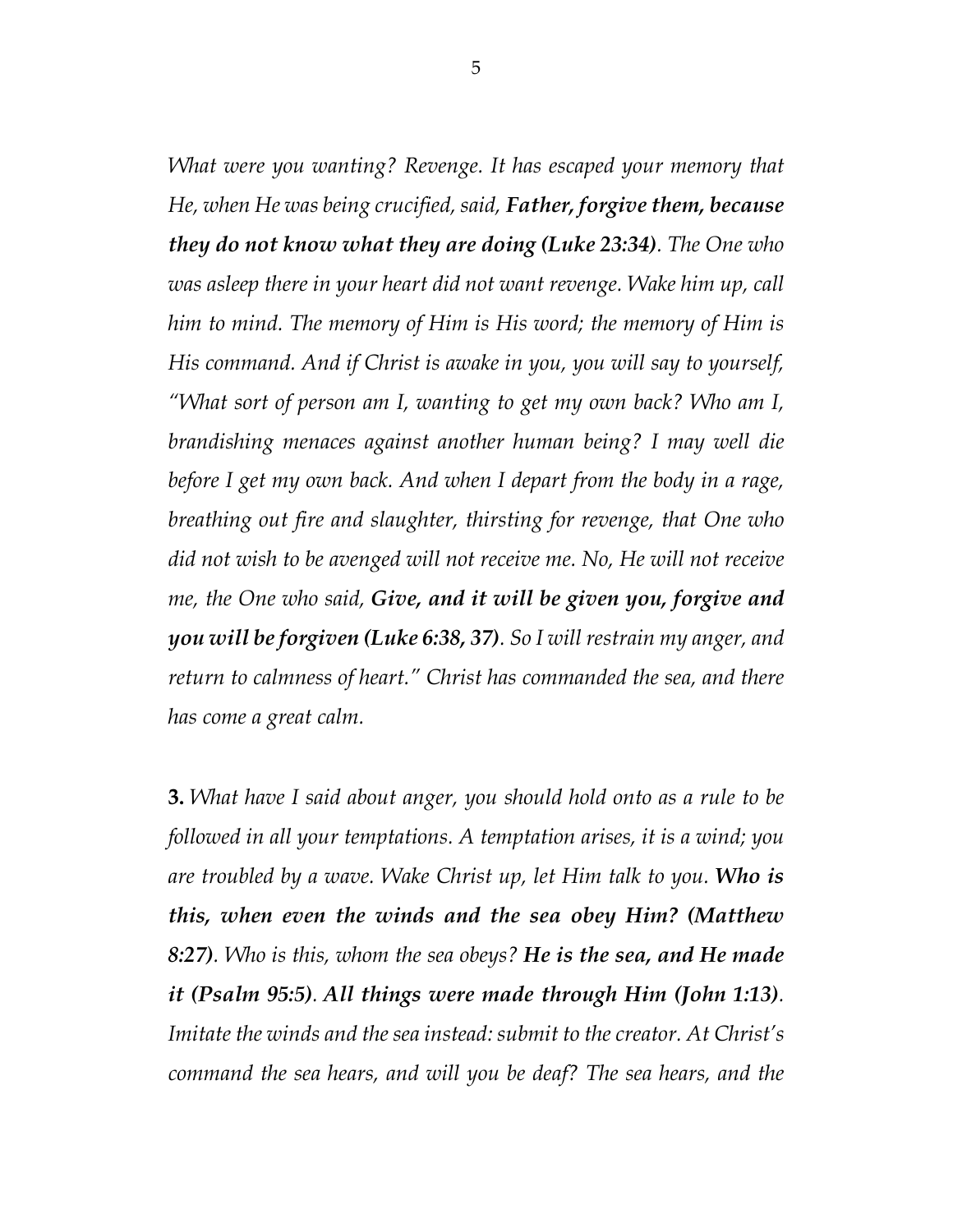*wind drops, and are you still blowing? "What do you mean?" I say things, I do things, I think things up—what else is that but blowing, and not dropping at the word of Christ?*

*Let not the waves overwhelm you when your heart is upset by a temptation. Yet since we are only human, if the wind has driven us on and shaken our souls with passion, let us not despair; let us awake Christ, that we may sail on a calm sea, and so reach our home country. Let us turn to the Lord. 2*

My brothers and sisters in Christ, heeding these words of St. Augustine, if you are experiencing fear as suffering, despair, or anxiety, as Job did, ask God to pull you close, to embrace you in such a way that you know you have all you need. If you are experiencing fear as shame and guilt, like St. Paul, ask Jesus to break the chains of old sins, habits, and events, so that you can experience newness of life and redemption. If you feel the storm and, like the disciples are terrified, Jesus is waiting for you to wake Him in your hearts where He sleeps, and ask Him to speak that powerful command into your world: "Be calm. Be still."

May God give us this grace. Amen.